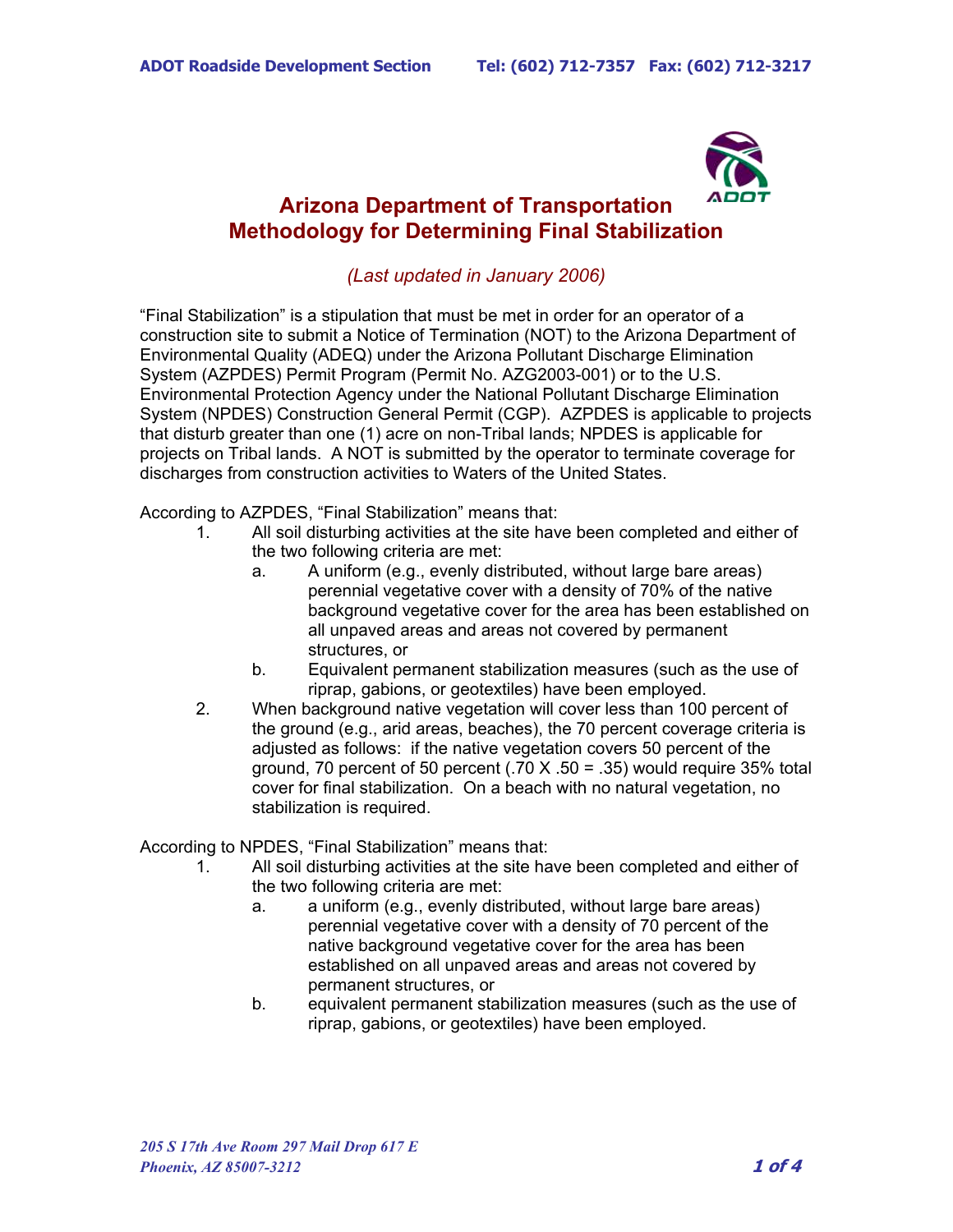- 2. When background native vegetation will cover less than 100 percent of the ground (e.g., arid areas, beaches), the 70 percent coverage criteria is adjusted as follows: if the native vegetation covers 50 percent of the ground, 70 percent of 50 percent  $(0.70 \times 0.50 = 0.35)$  would require 35 percent total cover for final stabilization. On a beach with no natural vegetation, no stabilization is required.
- 3. In arid and semi-arid areas only, all soil disturbing activities at the site have been completed and both of the following criteria have been met:
	- a. Temporary erosion control measures (e.g., degradable rolled erosion control product) are selected, designed, and installed along with an appropriate seed base to provide erosion control for at least three years without active maintenance by you,
	- b. The temporary erosion control measures are selected, designed, and installed to achieve 70 percent vegetative coverage within three years.

A methodology for determining final stabilization for native seeded/unpaved areas is described below.

Within seeded areas, sample plots with a nominal size of 100 square feet shall be used for projects that occur within low rainfall areas (defined as locations receiving 20 inches or less average annual rainfall). Sample plots with a nominal size of 25 square feet shall be used for all other project locations. The rationale for the larger plot size in low rainfall areas is that a larger sample size is necessary to accurately measure the vegetative cover, which is expected to be less dense than in areas of higher rainfall. As an option, data may be gathered at the 100-square-foot plot locations by means of four 25 square foot sub-plots established at that same location.

Multiple sample plots may be required on a project site; the number of samples shall be determined by the total disturbance area of the project. The total area represented by the sample plots shall be approximately 0.1% (.001) of the total site disturbance for areas of 1 to 20 acres, 0.08% (.0008) for areas of 20.1 to 40 acres, and 0.05% (.0005) for areas of 40.1 acres or more. The sample plot area shall be rounded to the nearest 100 square feet. For example, a project in a low rainfall area with 18 acres of disturbance would require eight sample plots (for a total sample area of 800 square feet) representing 0.1% of the total disturbance area.

The sample areas shall represent the variety of conditions found on a project. A project that has both cut and fill slopes, for example, should have roughly the same number of sample plots on cut as on fill. Final design plans should be utilized to identify each cut and fill slope. Each slope shall be assigned a number by the evaluator (e.g., C1, C2, C3; F1, F2, F3). The slopes to be sampled shall be randomly selected. The sample plot locations within each sampling area should be predetermined, either by selecting a point on the plans prior to going into the field, or by using the same selection method in the field for each plot. For example, on a roadway project, the midpoint (longitudinally) of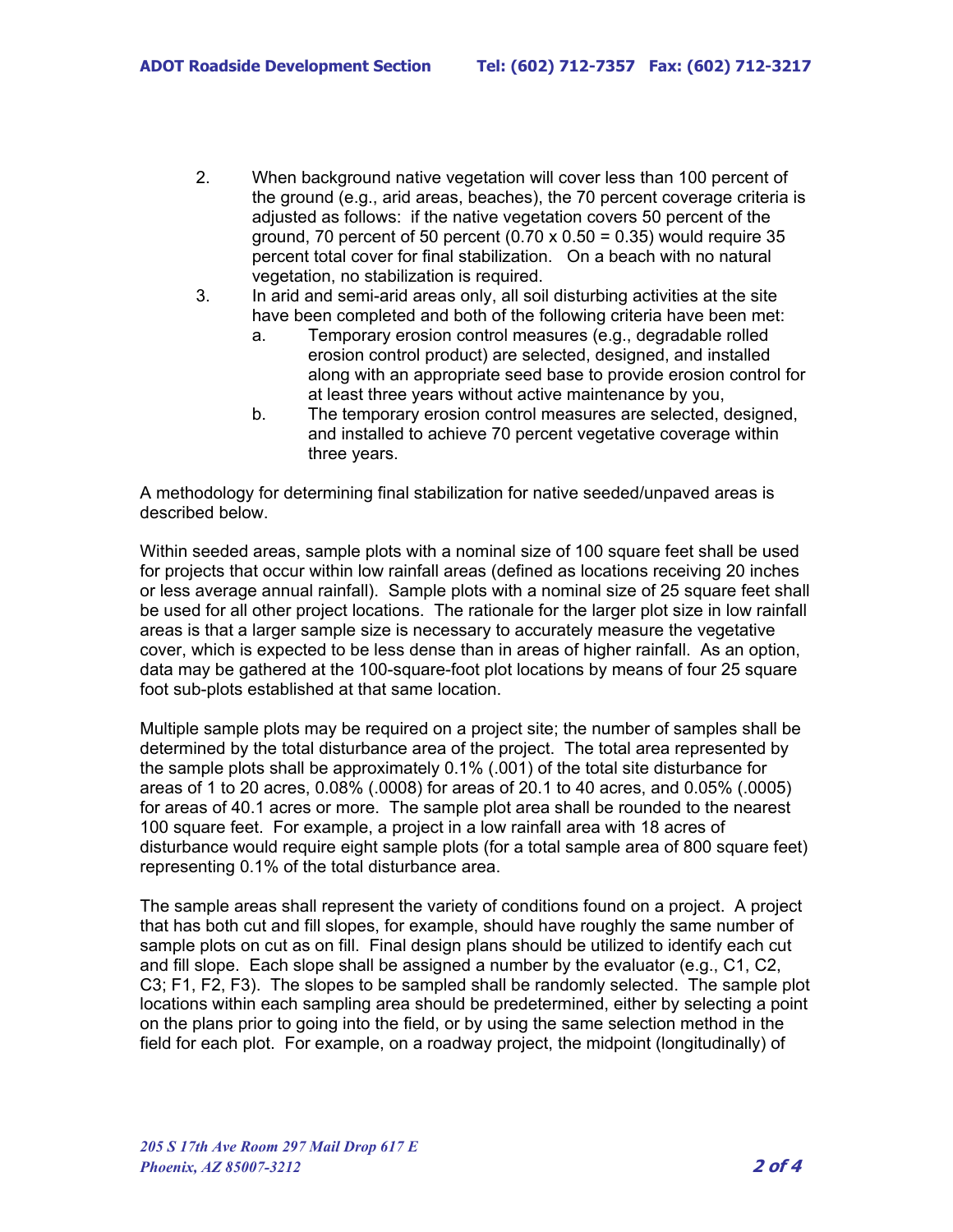the cut or fill could be identified in the field, and from that point a set number of paces could be taken from the edge of road to arrive at the sampling location. If conditions at the predetermined sample plot location are not typical of the project site the location of the sample plot may be adjusted.

In order to determine if a reseeded site has achieved 70% of the vegetative coverage of the surrounding, undisturbed landscape, it is necessary to conduct sample plot measurements for those undisturbed areas in a manner similar to the reseeded portions of the project site. A corresponding undisturbed sample plot shall be established for each project site sample plot, the location of which should be determined before going into the field. In the above roadway project example, the location for the undisturbed plot could be along an extension of the same theoretic line as the project site sample plot (perpendicular to the roadway) at a set number of paces beyond the limit of construction disturbance.

A sampling frame of either a circular or square shape should be utilized to delineate the sample plot. When a single 25 square foot sample is used, the frame shall be dropped at the sample location. If four 25 square foot sub-plots are required to obtain a total sample of 100 square feet, the sub-plots shall be established in each ordinal direction and within a few feet of the intended sample location.

The cover provided by perennial vegetation and inert material (gravel, cobble, boulders) shall be documented. The percentage of vegetative cover shall be determined as noted below. The percentage of inert material shall be estimated by the evaluator.

All perennial plants encompassed by the sampling frame should be counted., If the frame overlaps a portion of a plant that is rooted either inside or outside the frame, only the amount of vegetative cover within the frame (aerial cover) should be counted. Dividing the frame into quadrants may make counting the plants easier. The species and canopy diameter of each plant shall be recorded. The area covered by the plant can be calculated based on the recorded canopy diameter. The sum of the canopy area of all perennial plants shall be used to calculate the vegetative cover percentage within the sample plot area. If multiple sample plots are required for a single project, the average cover percentage of all plots shall constitute the reseeded/unpaved cover percentage. Inert material cover should be visually estimated as a percentage of the total area within the sampling frame.

A photograph should be taken of each sample plot. The photograph should include the area encompassed by the sampling frame and a label identifying the plot.

The sum of the perennial vegetation and/or inert material coverage percentages will be used to determine if final stabilization has been achieved. As the AZPDES permit stipulates, "A uniform perennial vegetative cover with a density of 70% of the native background vegetative cover" or "equivalent permanent stabilization measures" must occur before final stabilization is considered to have been achieved. In a situation where